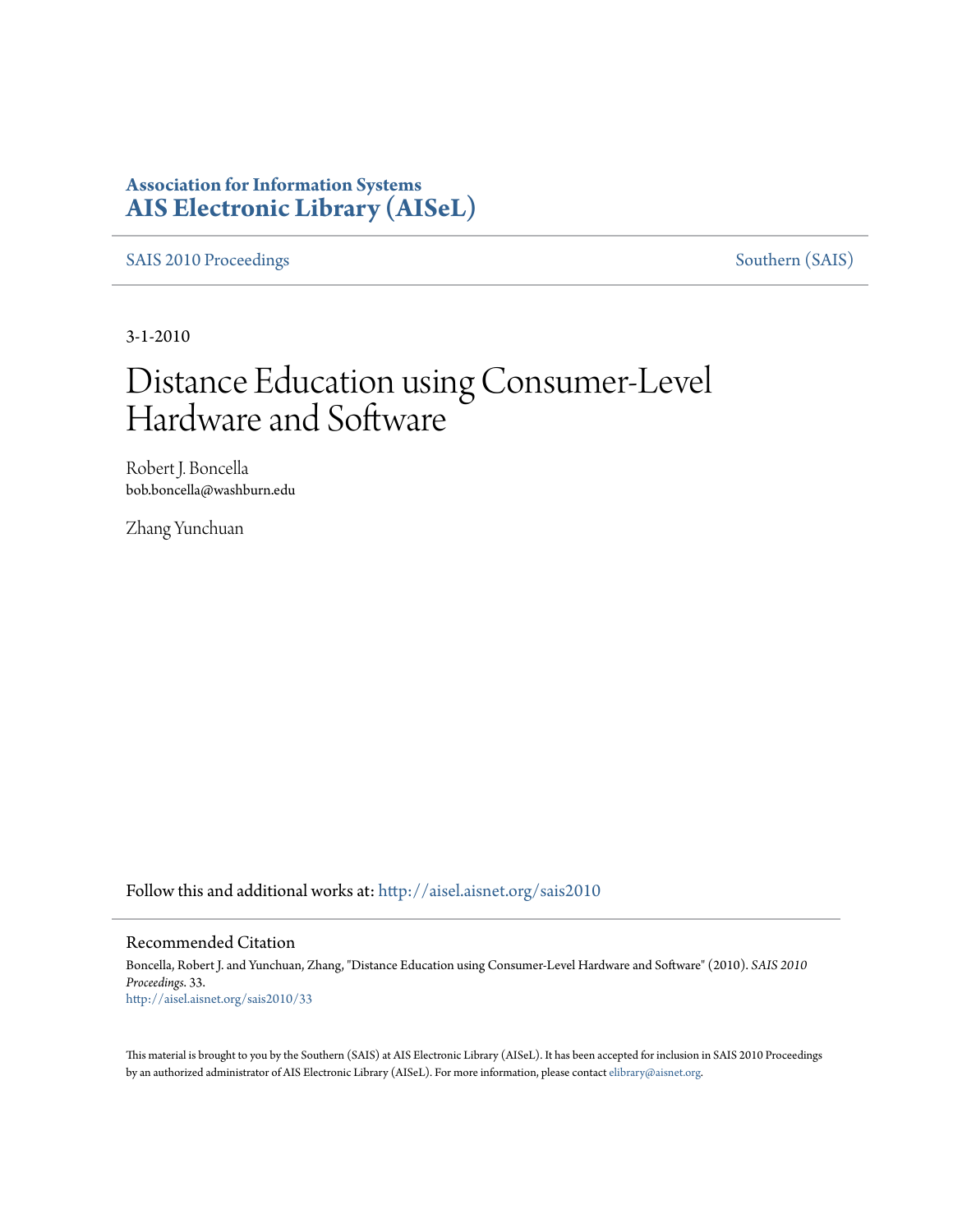## **DISTANCE EDUCATION USING CONSUMER-LEVEL HARDWARE AND SOFTWARE**

**Dr. Robert J. Boncella** Washburn University Topeka, Kansas **USA** bob.boncella@washburn.edu

**Dr. Zhang Yunchuan**  Wuhan University of Science and Technology Wuhan, Hubei China yunchuanz@gmail.com

#### **ABSTRACT**

A report on a proof of concept experiment to provide a distance education experience using consumer-level hardware and software while maintaining acceptable quality levels in video, audio, and text display.

#### **KEYWORDS**

Distance Education, Skype, Skype shared desktop, consumer-level hardware and software

#### **INTRODUCTION**

The traditional "lecture to a classroom of students" paradigm is constrained by geography and is outdated in the age of globalization. Globalization creates the need to provide access to educational resources to anyone, anywhere, at any time. Most often these educational resources are non-interactive. They are in the form of text or pre-recorded video, or audio. The ability to design and implement interactive education experiences enhances the learning of the participants and providers. The ability to provide these educational experiences regardless of geography increases their utility.

Using telecommunications technology and the Internet, the constraint of geography is easily overcome. Interactive distance lectures are nothing new in the university environment. However, with these there is an economic constraint determined by the equipment and facilities needed to provide an acceptable level of quality to the interactive session. In addition, there is a physical constraint in that the provider and participants need to be in specific locations. The provider needs to be in a studiolike facility to produce the near real-time interactive experience. The participants need to be in facility that is capable of receiving the presentation in its production format. Both the producer and participants need to have symmetric facilities. In a global education environment, an asymmetry of education facilities is likely, in particular, with regard to interactive media.

These issues lead to the thesis of the experiment stated below.

#### **THESIS**

The thesis is: use existing techniques that provide inexpensive real time interactive educational experiences independent of specialized facilities and geography. The following is a description of the experiment which allowed us to realize our thesis.

#### **EXPERIMENT**

#### **Scenario for the Experiment**

A colleague at Wuhan University of Science and Technology (WUST) requested that I honor him by guest lecturing to his current class. His course was a graduate course on IT Service Management. The course was based on the theme of the book by Jan van Bon – "Foundations of IT Service Management: Based on ITIL". Please refer to [5] for details.

#### **Content used for the experiment**

For the sake of completeness we describe the content of the presentation. In Dr. Zhang's course, students had learned basic principles of IT service management. Dr. Zhang requested I present a case study from the real world from a different perspective. He requested a discussion of how IT services are provided at Washburn University. In particular, he requested addressing the following questions:

- 1. From the service providers perspective, how the ITS at Washburn University aligns IT services with the business needs of the university and how the services are provided.
- 2. From the user's perspective, how students and faculties at Washburn University access the IT services?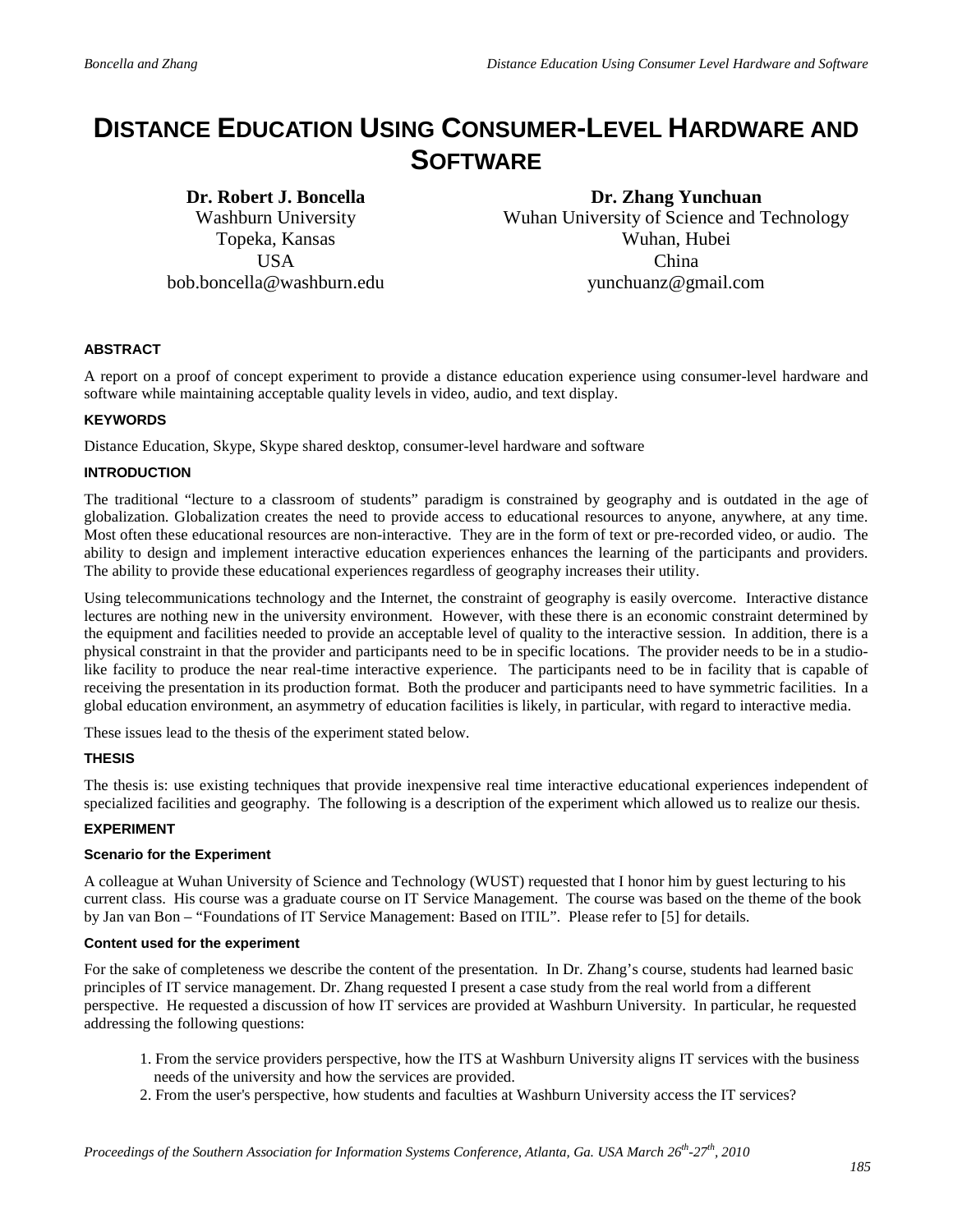3. Is there any conflict between the services provided and the expectations, and how had the conflicts been solved if there were any?

#### **Constraints**

In essence, what was requested was a presentation of static information concurrent with an interactive session over the material that was being presented. The constraints were: content presentation and interaction were over widely separated geographic locations and a time difference of 14 hours.

The time difference was simple to solve. The presentation would take place on December  $20<sup>th</sup>$  at 6:30PM and be viewed December 21<sup>st</sup> at 8:30AM.

The solution to the geographic locations constraint was solved by the use inexpensive consumer-based communication technology.

#### **Implementation**

A real time and interactive educational experience of acceptable quality was required to meet the needs of presenting the case study. This was achieved by using existing inexpensive technology.

Initially we agreed to use Skype voice and video to lecture and student-lecturer interaction. MS-SharedView would be used simultaneously to display the power point slides (PPTs) required for the lecture. Both Skype and Shared View are available for no cost.

#### *Skype*

Skype is a free application that allows users to communicate using voice or text messaging in real time. In addition, it provides video conferencing between two users. Please refer to [6] and [7] below for more detail.

#### *SharedView*

SharedViewed is an application provided by Microsoft that allows up to 15 users to participate in a joint session. Please refer to [4] below for more detail. A joint session is initiated by a user extending an invitation via e-mail that contains the necessary information to join the session. The user extending the invitation can share his/her desktop or a portion (i.e. a specific application) with those users who accepted the invitation.

SharedView was intended to be used to present the necessary static information of the case study – i.e. the PPTs. A preliminary test found that the lag time between slide transitions on the provider's side was too long on the participant's side. It was too easy for the provider to "out talk" the slide on the participants side. Clearly this would lead to confusion.

#### *Skype Shared Desktop*

The Skype software's most recent version allows for a "shared desktop". As the name suggests a Skype user can share his/her desktop or a specific application to another Skype user. A user may share all or part of the desktop. Please see [1] for details.

#### *Solution Used*

The final implementation used Skype utilizing two "channels": one for voice/video and a second for PPTs using Skype's shared desktop. Each channel is established between two computers each having users with unique Skype IDs. Figure 1 below provides a logical view of the implementation.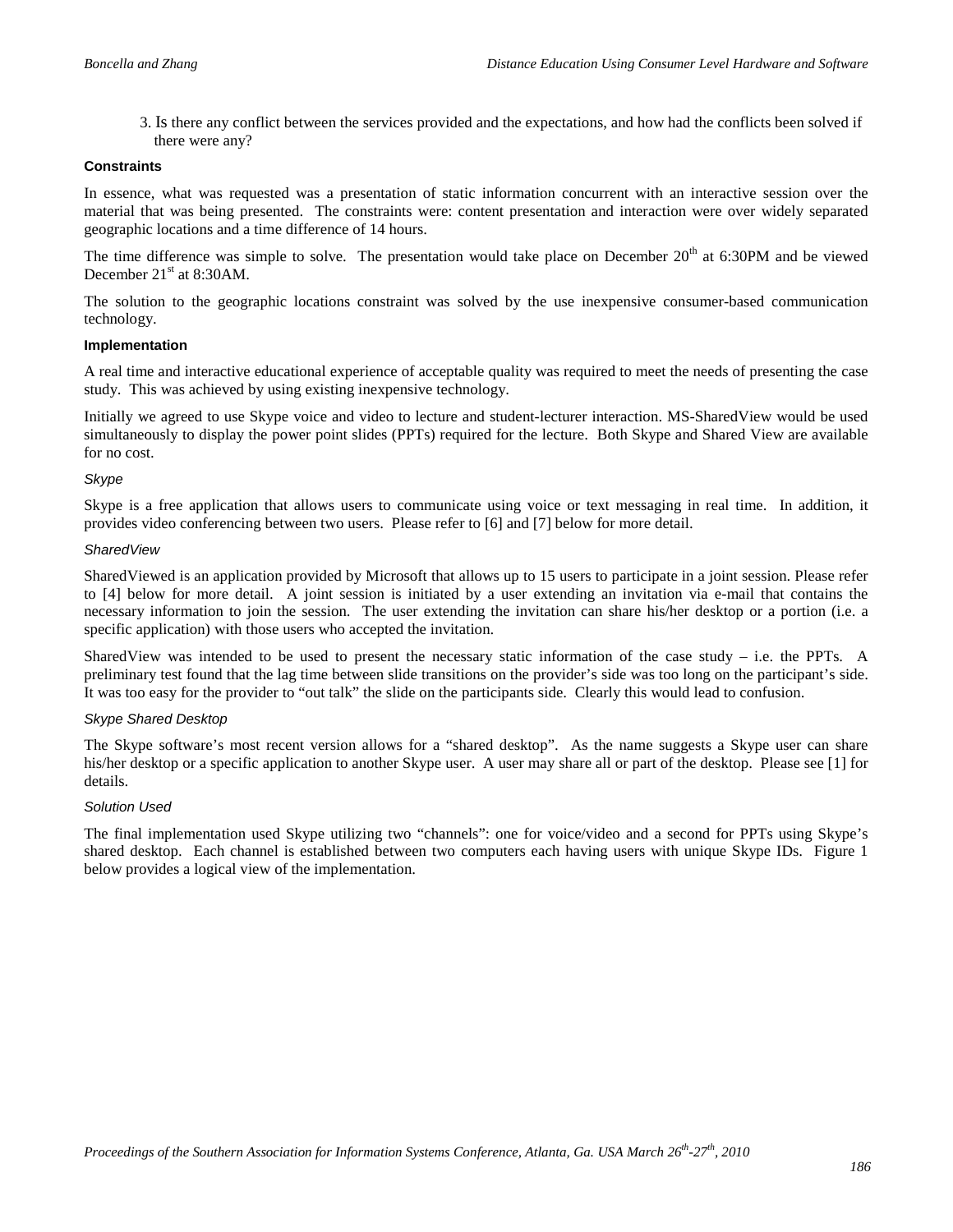

**Application Layer View of Experiment** 

**Figure 1**

Each side of the communication utilized two PCs, one for static information (PPTs) and the other for interactive information (video and voice). The PCs used for interactive information employed web cams with microphones and had auxiliary speakers attached to the PCs.

To improve video resolution quality web cams were used. The cost these was less than \$100.00 USD. In addition changes were made to the Skype configuration file that would enhance the video resolution. Please refer to [2] for the details on the changes made to this XML file in order to capture an improved video resolution.

Because of the timing of the case study presentation, classes had ended at Washburn Universit*y*; the provider used his small office home office (SOHO) facility to provide the case study presentation. The participants, since classes were in session, were able to use a university computing environment to receive the presentation. Figure 2 below illustrates the physical implementation of the experiment.

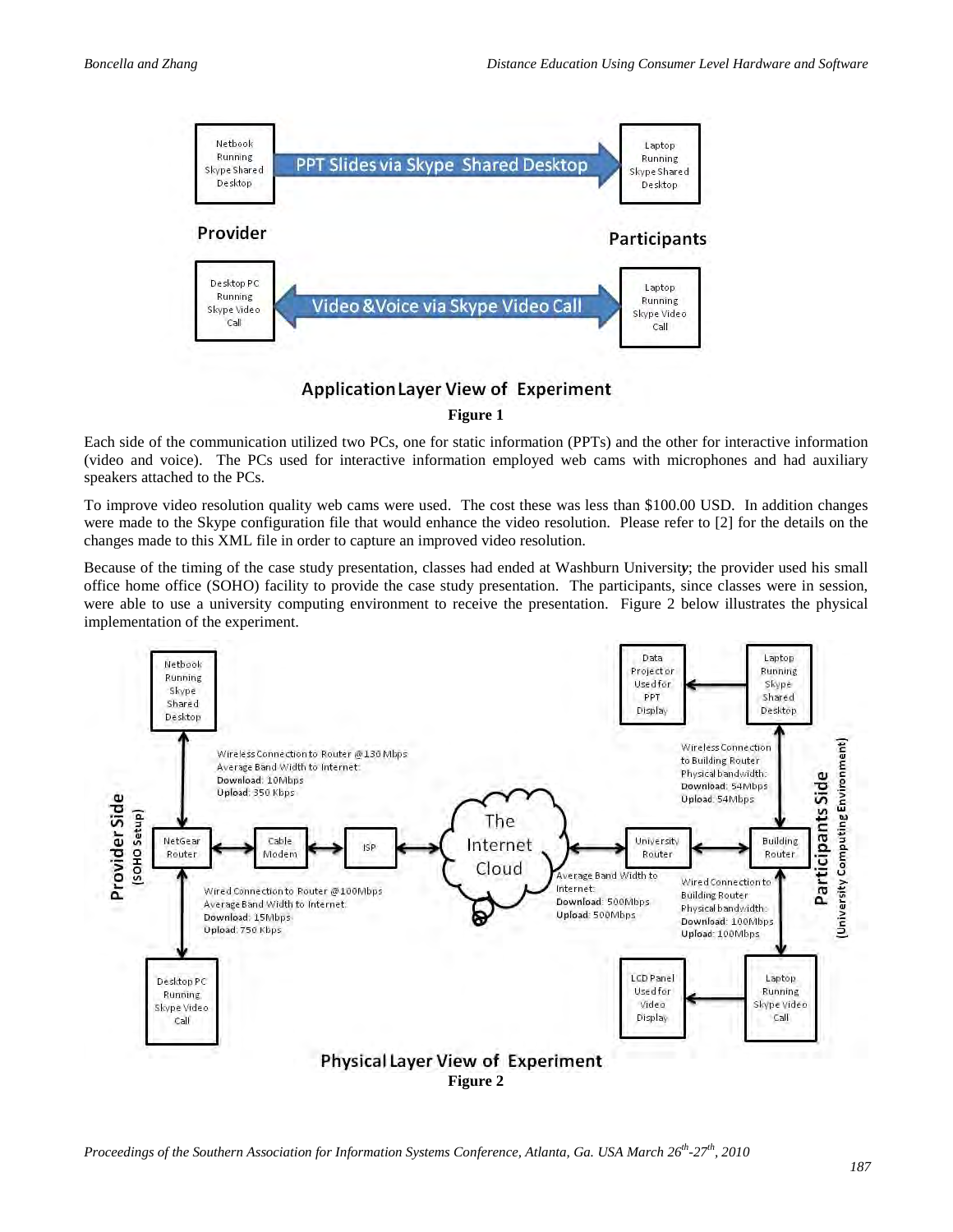On the provider's side please note the upload and download bandwidths. This will affect the participant's experience of the presentation.

#### **Results**

#### *Participant's Side*

In a subsequent e-mail Dr. Zhang, on the participant's side, reported the following, quoting the e-mail,

"*The PPT slides we saw on our screen are of high quality, without blur. I think the delay didn't exceed 0.5 second when changing slides, and the movement of your mouse pointer on a slide transmitted to my side almost in real time, however the video quality was not good enough, it stalled couple of times. I guess it were due to the limited upstream bandwidth provided to home users, if you could see my image consistently. Hopefully universities' campus networks can provide wider bandwidth when someone offering a credit course remotely*."

#### *Provider's Side*

From the provider's side the follow observations were made.

Based on the question and answer session following the presentation, the experiment using Skype and Skype Shared Desktop was an effective and useful presentation for the graduate students. This implies that the presentation method was effective.

The provider reports that student interaction during and after the presentation was similar to lectures given on site at University Y in China. In effect there appeared to be no difference between on-site information delivery and remote information delivery.

#### **CONCLUSION**

Given Dr. Zhang's comments above, the last solution solves the problem but with limitations.

*Cons*

It appears SOHO's Upload bandwidth may not be sufficient for acceptable real-time video.

*Pros* 

This solution is at minimal cost. Skype is free and a quality web cam with microphone is less than \$100.00 USD

There is no intuitional overhead. No distance learning studio or proprietary software is required.

These types of quality learning experiences can be spontaneous. Dr. Zhang made his request on December 4<sup>th</sup> and the case study presentation was delivered on December  $20<sup>th</sup>$ .

The provider believes this method of information delivery is as effective as traditional methods.

#### *Future Actions*

As Dr. Zhang states: "It (this experiment) demonstrates that some kind of remote education can already build upon consumer-level equipments and software, which facilitates many new education paradigms.".

As an example, by employing Skype and other technology Washburn University professors can offer lectures on18 of 36 lecture hours required for three hours credit to WUST students remotely. Then the Washburn University professor comes to WUST to finish the whole course. The deans of WUST like the idea. This Skype lecture is a starting point for such practice.

#### **ACKNOWLEDGMENTS**

We wish to acknowledge the graduate students of WUST willing to participate in this "adventure."

Professor Boncella wishes to acknowledge his colleague, Professor Zhang, who is always willing to "push the envelope" in order for his students to have unique educational experiences.